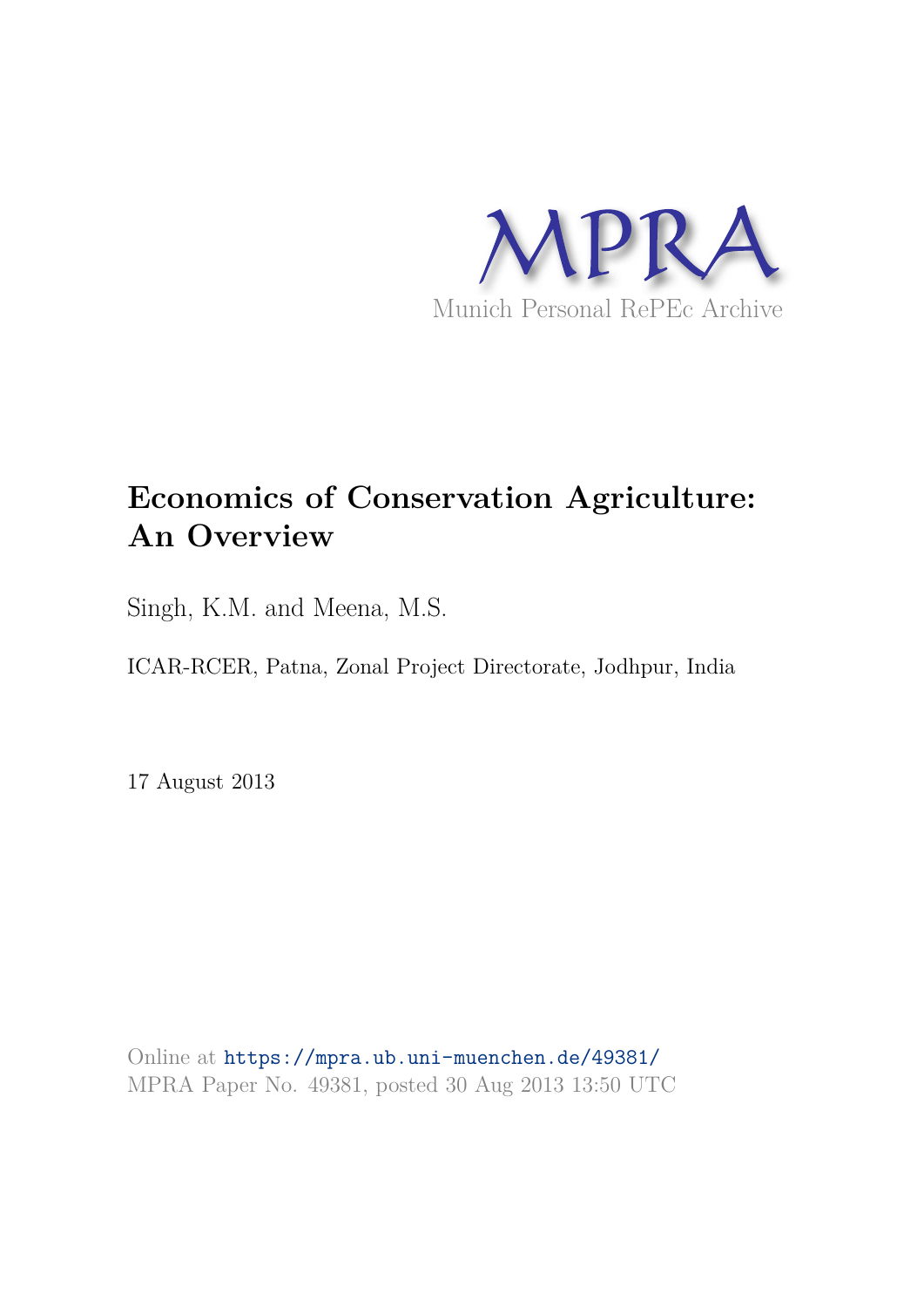# **Economics of Conservation Agriculture: An Overview**

K. M. Singh<sup>1</sup> and M. S. Meena<sup>2</sup>

#### **Abstract**

Conservation agriculture / RCT offer a new paradigm for agricultural research and development different from earlier one, which mainly aimed at achieving specific food grains production targets. A shift in paradigm has become a necessity in view of widespread problems of resource degradation, which accompanied past strategies to enhance production with little concern for resource integrity. Integrating concerns of productivity, resource conservation and quality and environment is now fundamental to sustained productivity growth. Developing and promoting CA systems will be highly demanding in terms of knowledge base. This will call for greatly enhanced capacity of scientists to address problems from a systems perspective; be able to work in close partnerships with farmers and other stakeholders and strengthened knowledge and information-sharing mechanisms. CA offers an opportunity for arresting and reversing downward spiral of resource degradation, decreasing cultivation costs and making agriculture more resource-use-efficient, competitive and sustainable. 'Conserving resources-enhancing productivity' has to be new mission.

**Key words:** Economics of conservation agriculture, Conservation agriculture, Resource

conservation technologies, Benefits of Conservation agriculture.

l

<sup>&</sup>lt;sup>1</sup> Principal Scientist (Agricultural Economics) and Head, Division of Socio-Economic, Extension & Training, ICAR-Research Complex for Eastern Region, Patna- (Bihar) 800014, India.

Email: m.krishna.singh@gmail.com

<sup>&</sup>lt;sup>2</sup> Principal Scientist (Agricultural Extension), Zonal Project Directorate, Jodhpur, India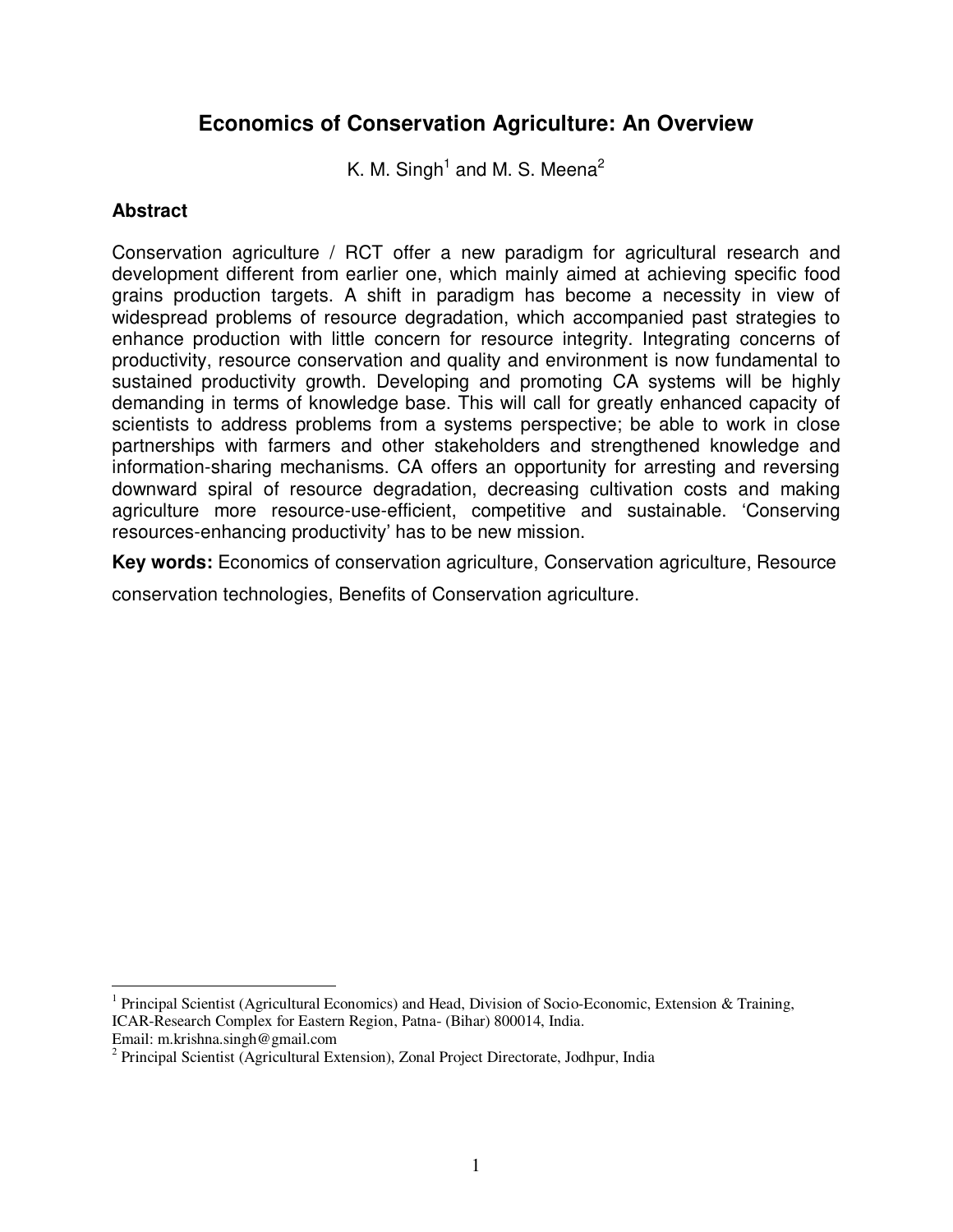#### **Introduction**

Conservation Agriculture (CA) is an approach for designing and management of sustainable and resource-conserving agricultural systems. It seeks to conserve, improve and make more efficient use of natural resources through integrated management of soil, water, crops and other biological resources in combination with selected external inputs. Such a technological package represents a resource saving and efficient agriculture that contributes to environmental conservation and at the same time enhances production on a sustainable basis. Elements of Conservation Agriculture, *inter-alia*, include improved on-farm water management, minimum tillage, organic soil cover, direct seeding through the crop residue and appropriate crop rotations to avoid disease and pest problems. Burning of crop residues, a common practice in many areas (e.g. rice-wheat cropping system) further causes pollution, Green house gas emission and loss of valuable plant nutrients. When crop residues are retained on the soil surface in combination with no tillage, it initiates processes that lead to improved soil quality and overall resource enhancement. CA has emerged as a new paradigm to achieve goals of sustainable agricultural production. It is a major step towards transition to sustainable agriculture. Therefore, benefits of CA are several folds. Direct benefits to farmers include (i) reduced cost of cultivation through savings in labor, (ii) time and farm power, and (iii) improved use efficiency resulting in reduced use of inputs. More importantly, CA practices reduce resource degradation. CA leads to sustainable improvements in efficient use of water and nutrients by improving nutrient balance and availability, infiltration and retention by the soil, reducing water loss due to evaporation and improving the quality and availability of ground and surface water.

#### **1. Benefits of Conservation Agriculture**

#### **1.1 On-farm benefits**

o Marked and rapid increase of organic matter content in upper layers of soil and increased biodiversity, number and activity (of earthworms, fungi, bacteria, etc.) in soil.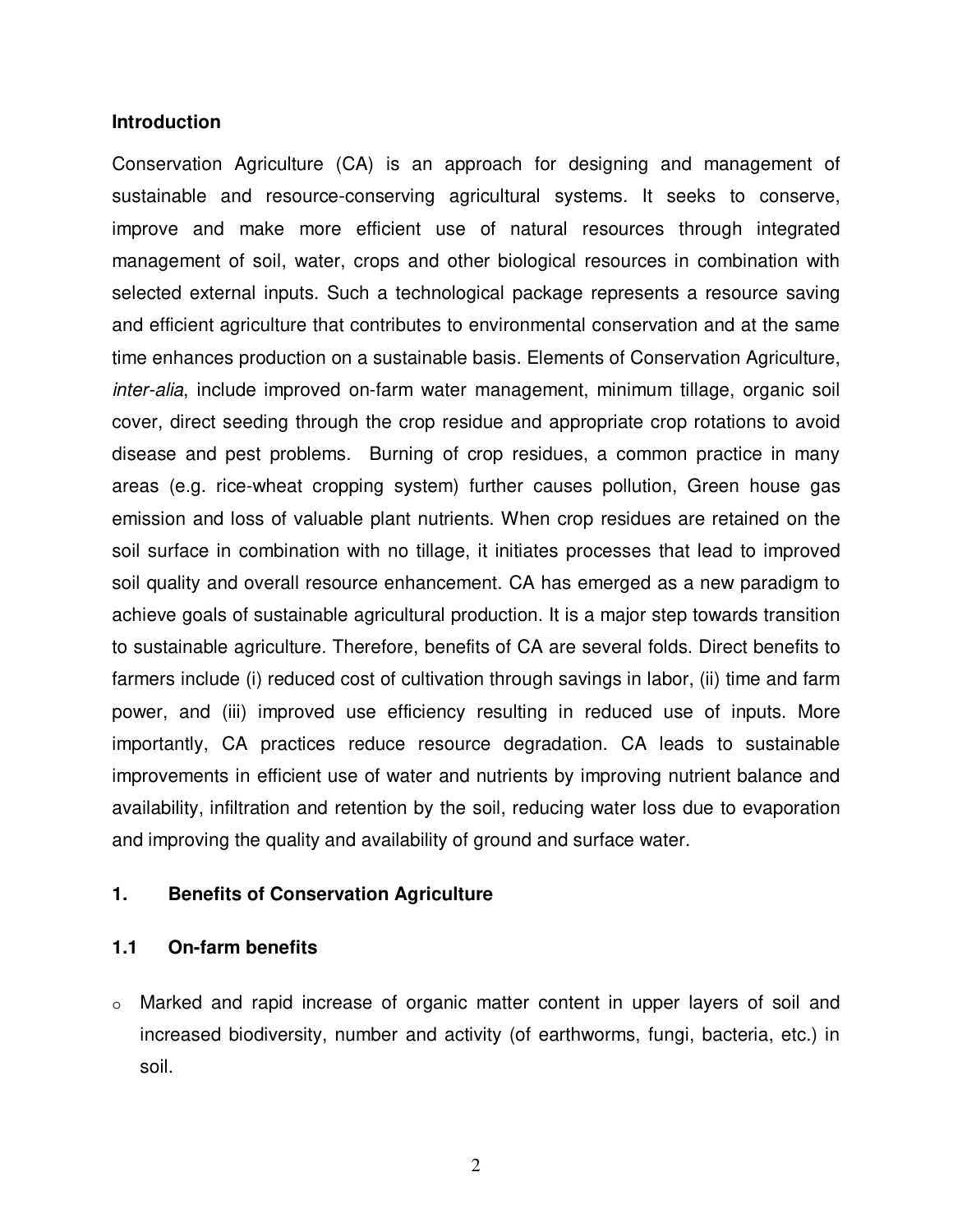- $\circ$  Better soil structure and stability of soil aggregates; significantly higher infiltration rates; soil loss reduced by over 80 percent, runoff by 50 percent or more; more intensive but safe use of sloping areas made possible.
- o Increase in nutrients stored, greater availability of P, K, Ca, Mg in root zone; less fertilizer needed for same result.
- o Better germination and development of plants, better root development and to much greater depth; better resilience of crops in rainless periods due to increased water holding capacity.
- $\circ$  Yields often higher, typically + 20 percent for maize, + 37 percent for beans, + 27 percent for soybean, + 26 percent for onions; with less year-to-year yield variation;
- o Reduced variations of soil temperature during day, with positive effects on plants' absorption of water and nutrients.
- o Less investment and reduced use of machinery and animals in crop production; reduced costs for labor, fuel and machinery-hours perceptible within 2 years. Operational net margins per ha rose by between + 58 percent and + 164 percent, because of combination of lower cost of production and increase in yields, which provides greater resilience against falling market prices and bad weather.
- o Greater flexibility in farm operations especially over optimum dates for planting; increasing possibilities for diversification into livestock, high-value and different crops, vertical integration into product processing and other activities; improved quality of life.

#### **1.2 Off-farm benefits**

- o Flooding risks reduced by 30-60 percent due to greater rainfall infiltration and delays to overland flows. Extending time of concentration; better recharge of underground aquifers, improving groundwater reserves and dry season flow in springs and streams.
- o Less herbicide use after first years; less pesticide use, more recycling of animal wastes; reduction of pollution and eutrophication of surface waters by agricultural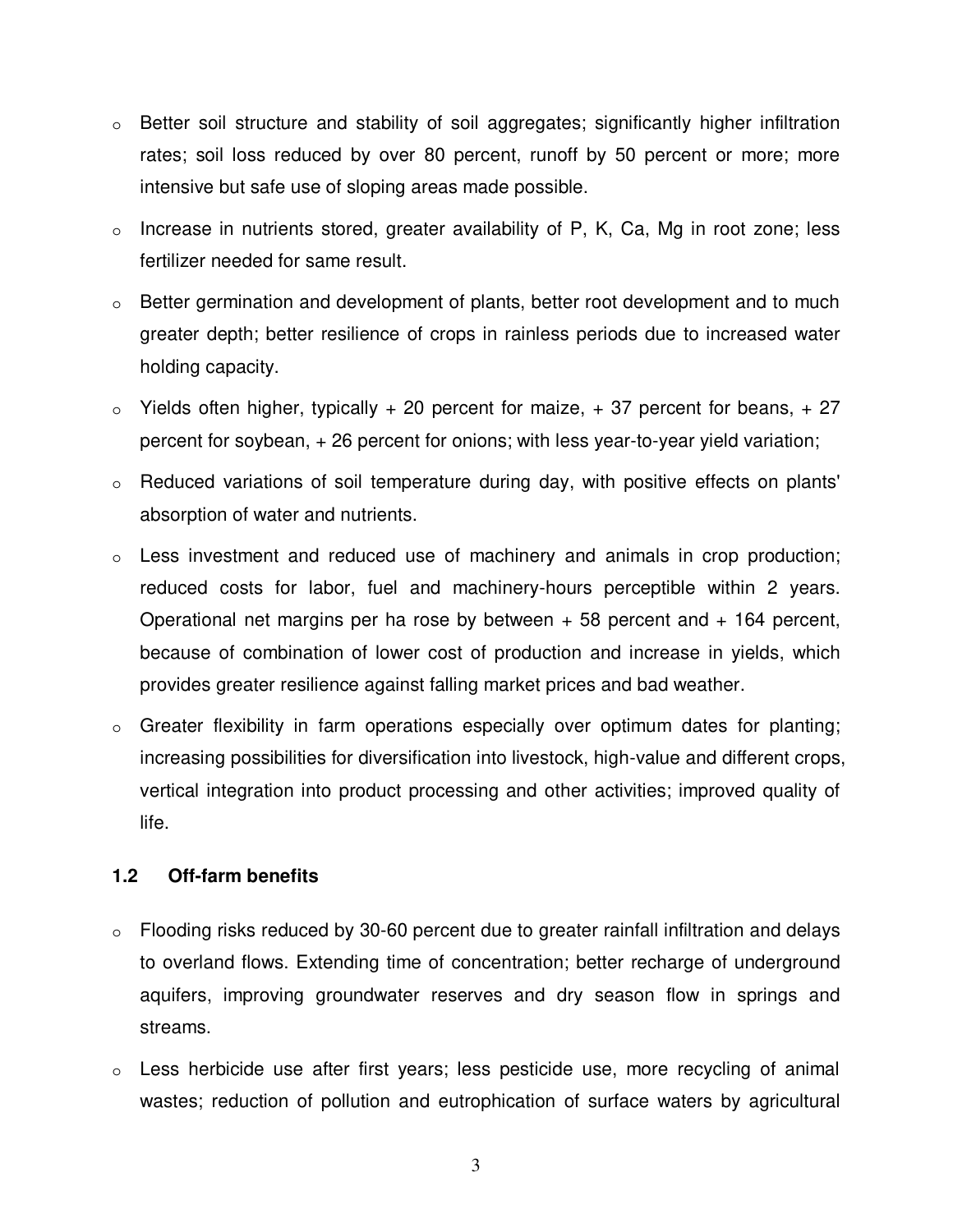chemicals carried in surface runoff and eroded soil; less sedimentation and infrastructure damage, e.g. silting of waterways, large dams.

- o Reduced water treatment costs due to less sediment, less bacterial and chemical contamination.
- $\circ$  Savings of up to 50 percent in costs of maintenance and erosion avoidance on rural roads.
- o Reductions in fuel consumption of 50-70 percent or more and proportional reduction in greenhouse gas emissions.
- $\circ$  Reduced pressure on agricultural frontier and reduced deforestation by high-yielding, sustainable conservation agriculture and increased pasture carrying capacity through rotation with annual crops.
- o Enhanced diversity and activity of soil biota.
- o Reduced carbon emissions through less fuel use and enhanced carbon sequestration by not destroying crop residues and increasing, rather than losing, soil organic matter (FAO, 2001a).

#### **2. World Wide Success of Conservation Agriculture**

Conservation agriculture has emerged as an effective strategy to achieve goals of sustainable agriculture worldwide. It has the potential to address increasing concerns of serious and widespread problems of natural resource degradation and environmental pollution, while enhancing system productivity. According to current estimates, Resource Conservation Technology (RCT) systems are being adopted in some 80 million ha, largely in rain-fed areas and area is expanding rapidly. United States of America (USA) has pioneered research and development efforts and currently RCT is being practiced in more than 18 million ha of land. Other countries where RCT practices are being widely adopted include Australia, Argentina, Brazil and Canada. In many countries of Latin America, RCT systems are finding rapid acceptance by farmers. Many countries have now policy decision to promote CA / RCT. In Europe, France and Spain, it was being adopted in about 1 m ha area under annual crops. In Europe, the European Conservation Agriculture Federation, a regional lobby group uniting national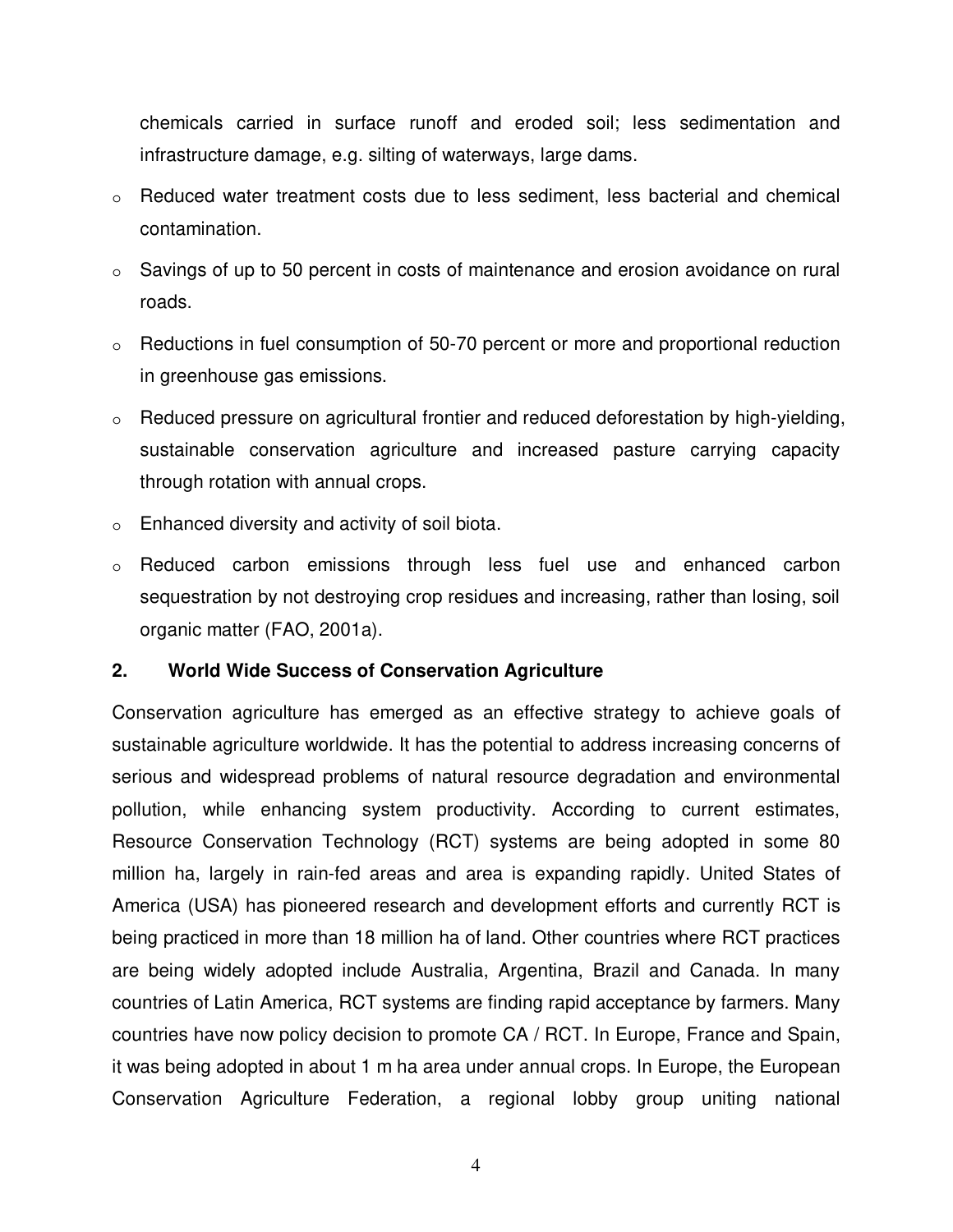associations in UK, France, Germany, Italy, Portugal and Spain, has been founded. RCT is also being adapted to varying extents in countries of Southeast Asia, viz. Japan, Malaysia, Indonesia, Philippines, Thailand, etc. A unique feature which has triggered widespread adoption of RCT systems in many countries is community-led initiative strongly supported by R&D organizations rather than as a result of usual researchextension system efforts.

#### **3. Conservation Agriculture in India**

In India, efforts to adopt and promote CA / RCT have been underway for nearly a decade, but it is only in past 4-5 years that technologies are finding acceptance by farmers. This effort has been spearheaded by Rice-Wheat Consortium for Indo-Gangetic Plains, a Consultative Group on International Agriculture Research (CGIAR) eco-regional initiative involving several CG centers and National Agricultural Research Systems of India, Pakistan, Bangladesh and Nepal. Concerns about stagnating productivity, increasing production costs, declining resource quality, declining water tables and increasing environmental problems are major forcing factors to look for alternative technologies, particularly in northwest region encompassing Punjab, Haryana and western Uttar Pradesh (UP). In eastern region covering eastern UP, Bihar and West Bengal, developing and promoting strategies to overcome constraints for continued low cropping system productivity have been the chief concern.

The primary focus of developing and promoting RCT practices has been the development and adoption of zero tillage cum fertilizer drill for sowing wheat crop in rice–wheat system. Other interventions being tested and promoted include raised-bed planting system, laser-aided land-leveling equipment, residue management alternatives, alternatives to rice-wheat cropping system in relation to RCT technologies, etc. The area planted with wheat adopting zero-tillage drill has been rapidly increasing. It is speculated that over past few years, adoption of zero-tillage has expanded to cover about 1 m ha. The processes, however, are slow and results are expected only with time. In India, CA / RCT is a new concept and its roots are only now beginning to find ground. Globally, RCT is being considered a route to sustainable agriculture and offers opportunities for moving to next phase in Indian agriculture.

5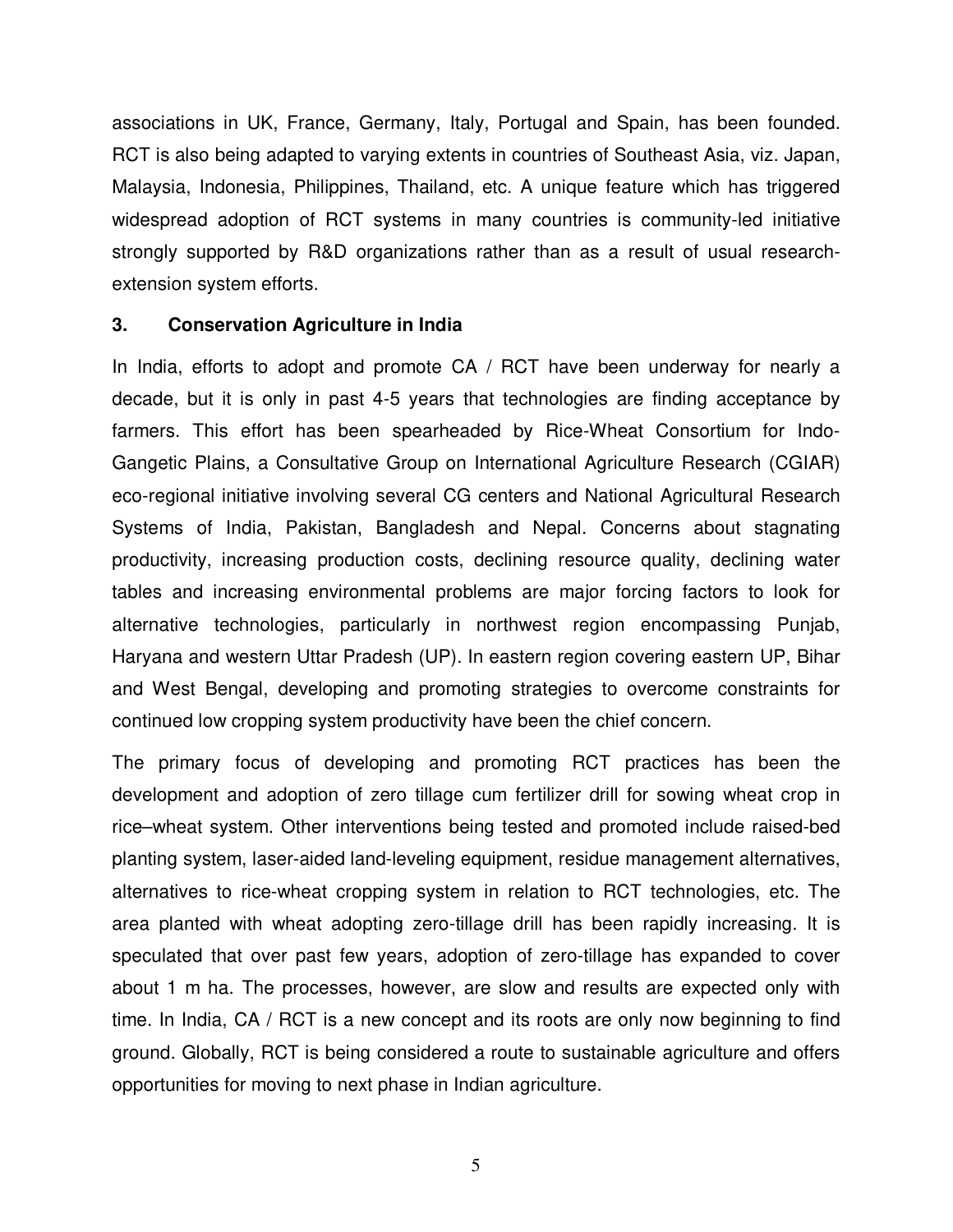#### **4. Innovations in Conservation Agriculture**

The resource conservation technologies that proved successful in India include watercourse improvement, laser land leveling, zero tillage technology, bed and furrow, irrigation system / bed planting, etc. These techniques have been promoted on pilot basis for efficient utilization of water and other inputs for crop production.

#### *4.1 Laser Land Leveling*

Precision land leveling is another resource conservation technology, initially, bucket type soil scrapers were used for precision land leveling, which have now been replaced by laser beam guided automatic scrapers for more precision of land leveling work. Impact assessment studies reveal significant benefits of precision land leveling (Table 1). Keeping in view benefits, it warrants that laser land leveling services are strengthened so that common farmers may harvest the fruits of this modern technique.

#### **Table 1 Benefits of Laser Land Leveling**

| SI. No        | Particulars                                  | (%) |
|---------------|----------------------------------------------|-----|
|               | Curtailment in irrigation application losses | 25  |
| $\mathcal{P}$ | Reduction in labor requirements              | 35  |
| 3             | Enhancement in irrigated area                |     |
|               | Increase in crop yield                       | 20  |

# *4.2 Zero Tillage*

One of main reasons for low yields of wheat in rice-wheat cropping system is delayed planting of wheat due to late maturing of preceding rice crop sown in region besides high cost of land preparations and other inputs. After rice harvest, sufficient residual moisture is generally available to establish new crop. Conventional tillage accelerates soil moisture evaporation and requires extra irrigation water to bring field back to semblance of a seedbed. This causes major delays in wheat sowing, which ultimately affects final crop yields. Decrease in wheat yield  $\omega$  one percent per day after mid November is well documented due to delay in sowing. Zero tillage is an innovation that not only offers conservation of water and energy resources but also results in better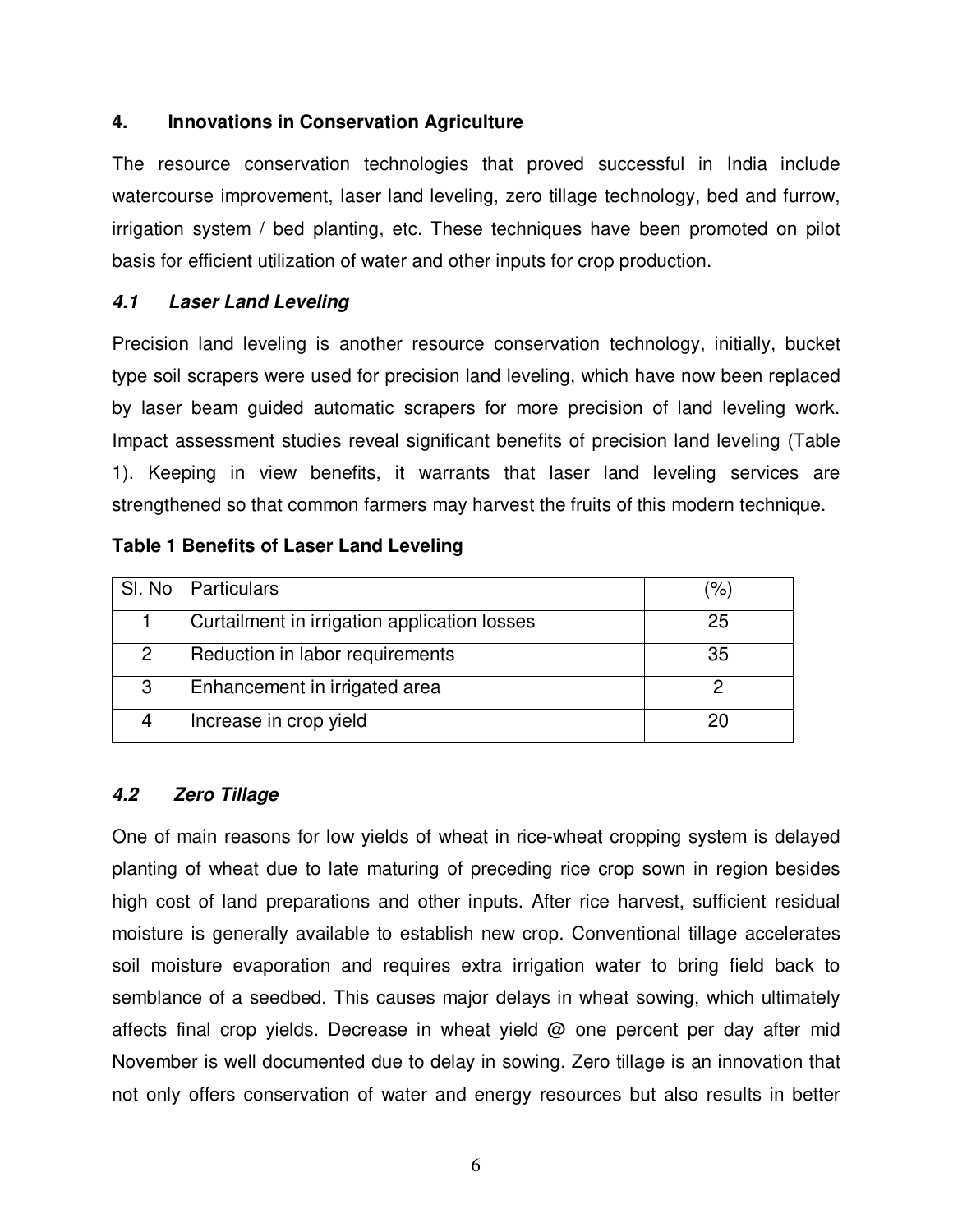crop yields. This technology had been in use since long in many parts of world and then it was introduced in India. Initial trials were confined to progressive and large farmers. Singh *et al*. (2007) found that farmers had favorable attitude towards zero tillage technology, but non adopters need to be motivated to adopt zero tillage technology. Zero tillage technology has been rapidly accepted by farmers due to its contribution in reducing cost of production, conservation of resources, and improving yields. Malik *et al.* (2005) was in view that a profit-driven advantage of zero tillage technology has allowed small and medium farmers to gain confidence in this technology. Considerable efforts were made to motivate the farmers to adopt zero tillage technology. A faction of experts / scientists has, however, shown its concern regarding negative effects of zero tillage on soil texture, carry over of insect pest on successive crop especially rice stem borer, and higher weed infestation in adopting technology at wider scale.

The situation warrants conducting evaluation studies on this technology for answering any such concerns. Similarly, socio-economic studies may also be conducted by involving farmers who have already tested and adopted zero tillage technology. Private farms with active participation of local community should also come forward to test and evaluate findings of such studies.

#### *4.3 Bed and furrow planting*

Bed and furrow planting technologies permit growing of crops on beds with less water. This technique has been tested for various crops and proved quite successful for wheat, maize, rice, etc. Advantages associated with bed and furrow technology of crop production are given below:

- o Saving of about 30 percent irrigation water
- o Less reduced chances of plant submergence due to excessive rain or over-irrigation
- o Lesser crusting of soil around plants and, therefore, more suitable for saline and sodic soils
- o Adaptable for various crops without changing basic design / layout of farm
- o Enhanced fertilizer use efficiency due to local application
- o Minimum chances of crop lodging

7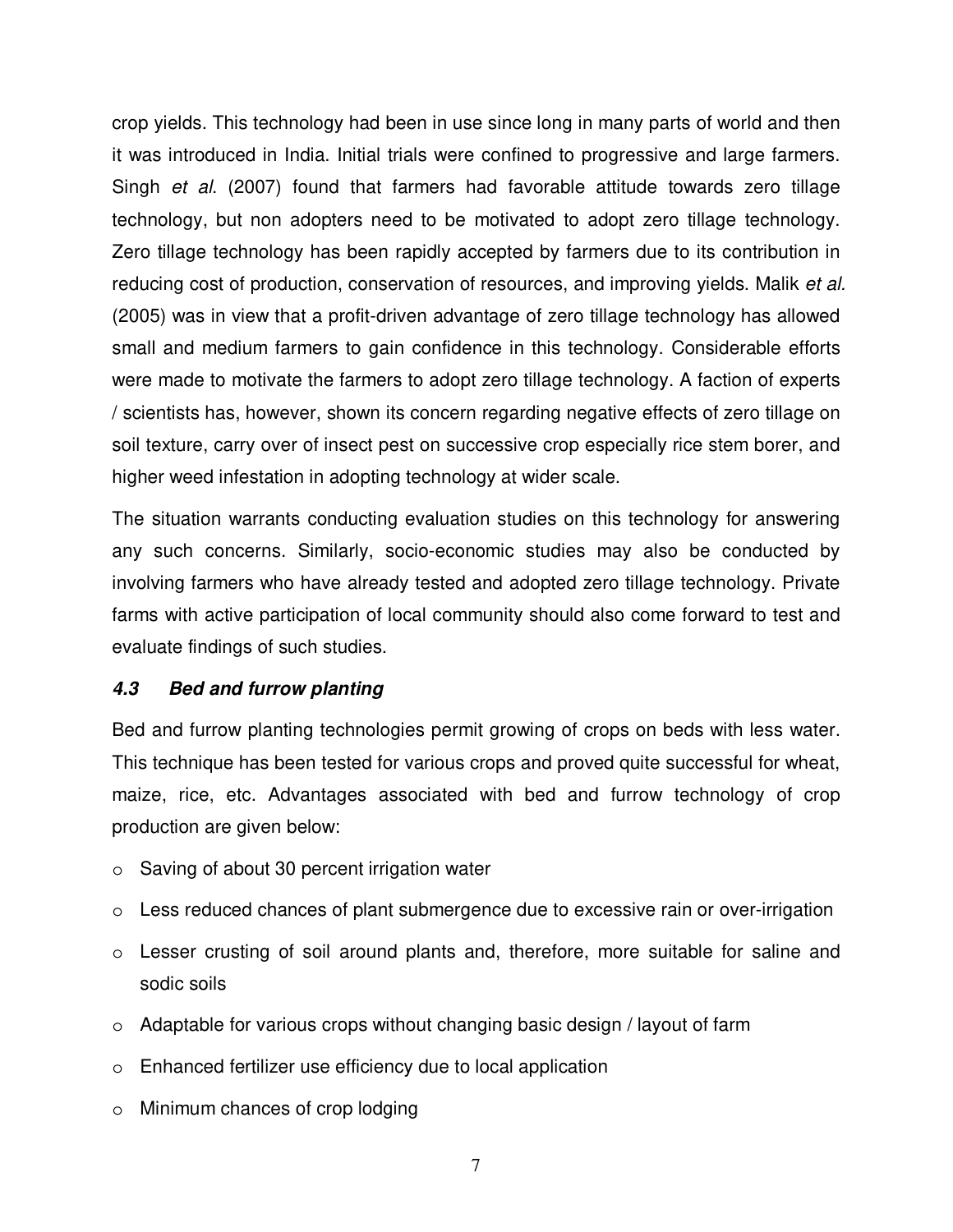# *4.4 Developing Waste Lands through High Efficiency Pressurized Irrigation Systems*

Water is a scarce input for agriculture, especially in rain-fed tracts and areas underlain with brackish groundwater. It must, therefore, be used most optimally for irrigation without wasting a single drop. In most of rain-fed regions, land is undulated and gravity irrigation from tube-wells and other sources is not possible. Likewise, at some locations in irrigated areas where soil is sandy, gravity irrigation results in colossal water wastage due to excessive seepage. If efficient irrigation system is provided under such conditions, crop production can be increased two to three folds.

#### *4.4.1 Sprinkler irrigation technology*

Sprinkler irrigation is one of four basic methods of irrigating crops. A sprinkler "throws" water through air to simulate rainfall whereas other three irrigation methods apply water directly to soil, either on or below surface. In certain areas of province fresh groundwater is available at a depth of 10 to 12 meters and soils are light textured. The portable rain gun sprinkler system is highly suitable in such areas. The system is quite simple and has been developed locally.

#### *4.4.2 Drip / trickle irrigation*

Under drip / trickle irrigation method, water is applied directly to plants through a number of low flow rate outlets placed at required intervals. Specially designed tricklers supply water to individual plants or to a row of plants from these points. Unlike sprinkler or surface irrigation, only soil near plant is watered rather than entire area. Trickle irrigation has been generally found feasible in more arid regions for irrigating high value crops, such as fruits / nut trees, grapes, sugarcane, flowers, vegetables, etc. It is, however, not yet well adopted for field crops. Drip irrigation can be a great aid for efficient use of water. A well-designed drip irrigation system practically loses no water to runoff, deep percolation, or evaporation. Irrigation scheduling can be precisely managed to meet crop demands, holding promise of increased crop yields and quality. Drip irrigation decreases water contact with crop leaves, stems, and fruits. The conditions, therefore, become less favorable for onset of diseases. Chemicals for controlling insect pests and diseases can be used more efficiently with drip irrigation. Since only crop root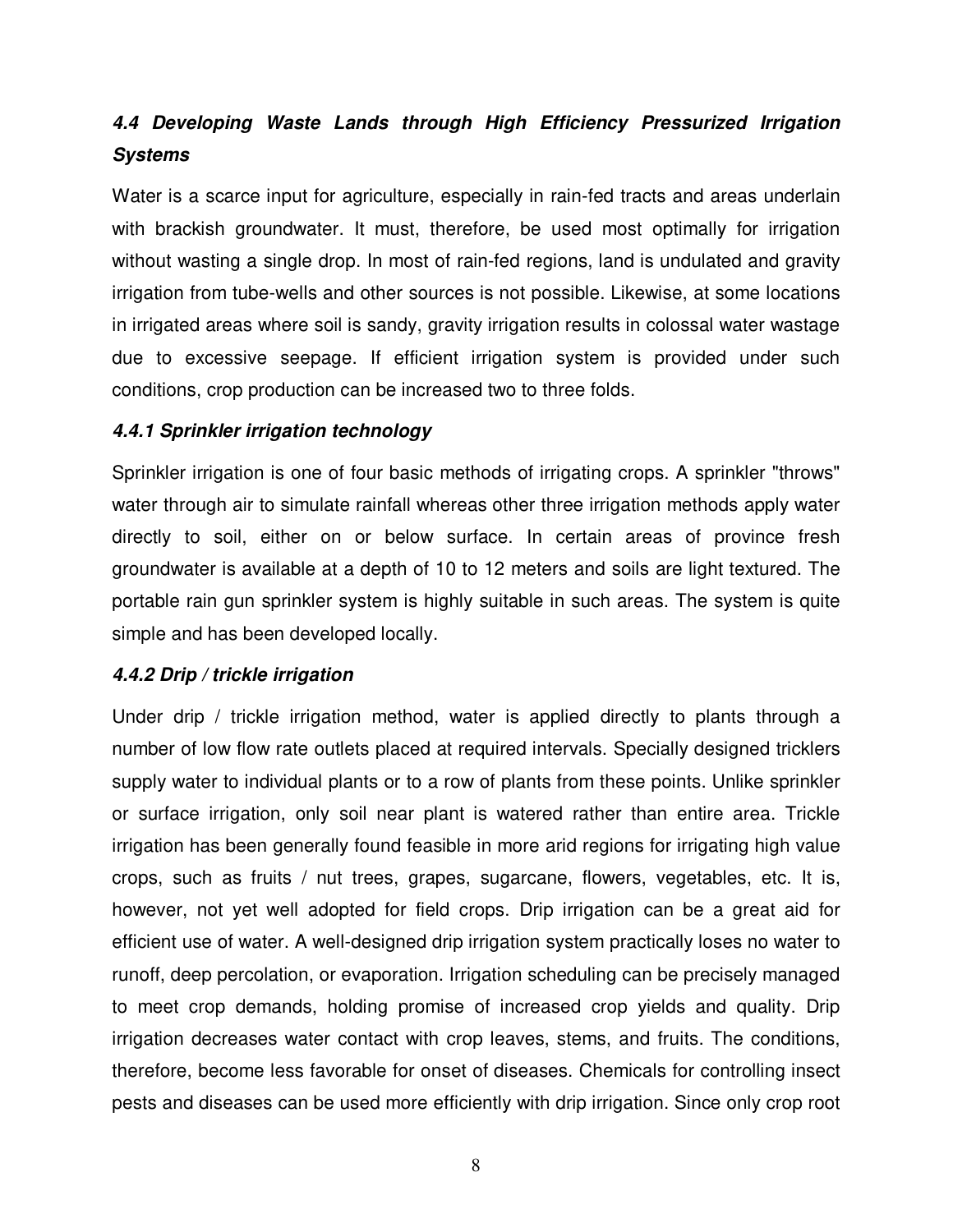zone is irrigated, nitrogen already in soil is less subjected to leaching losses. Nitrogenous fertilizer that is added can also be used more efficiently. Where insecticides are labeled for application through drip irrigation, their lesser quantities may be required to control pests.

#### **5. Management of Crop Residues**

Majority of farmers consider crop residues, particularly their large amounts, as unwanted by-products. Time saving and easy handling are quoted as major reasons for burning of left over straw. The practice has, however, been seriously criticized as it significantly increases air pollution. Really, incorporation of stubbles / residues in soil eventually improves physical properties of soil e.g. infiltration rate, soil porosity and water holding capacity. Nitrogen is one of the most important nutrients that is lost through burning and same can be retained / added in soil through residue management. It is reported that nutrient loss due to burning of  $1.41m<sup>3</sup>$  of wheat stubbles is estimated to be 17.51, 3.69 and 4.15 kg of nitrogen, phosphate and sulfur, respectively. There are evidences that stubble retention increases microbial biomass, which has been correlated with increased nitrogen mineralization, non-symbiotic nitrogen fixation, and microbial diversity. The same in turn results in improved soil fertility / health.

The major losses / damages associated with burning of wheat residues are as under:

- o Deterioration of general condition of soil
- o Lowering of soil capability / fertility to produce high yields
- o Burning of beneficial insects / micro-organisms in soil
- o Endangers natural environment
- o Considerable financial loss to farmers as residues removed from fields would be used for some other purpose e.g. fodder, straw sale, and kitchen fuel.

# **5.1 Benefits of Crop Residue Management**

Major benefits of management of crop residues are as under:

- o Better soil health and productivity
- o Addition in organic matter contents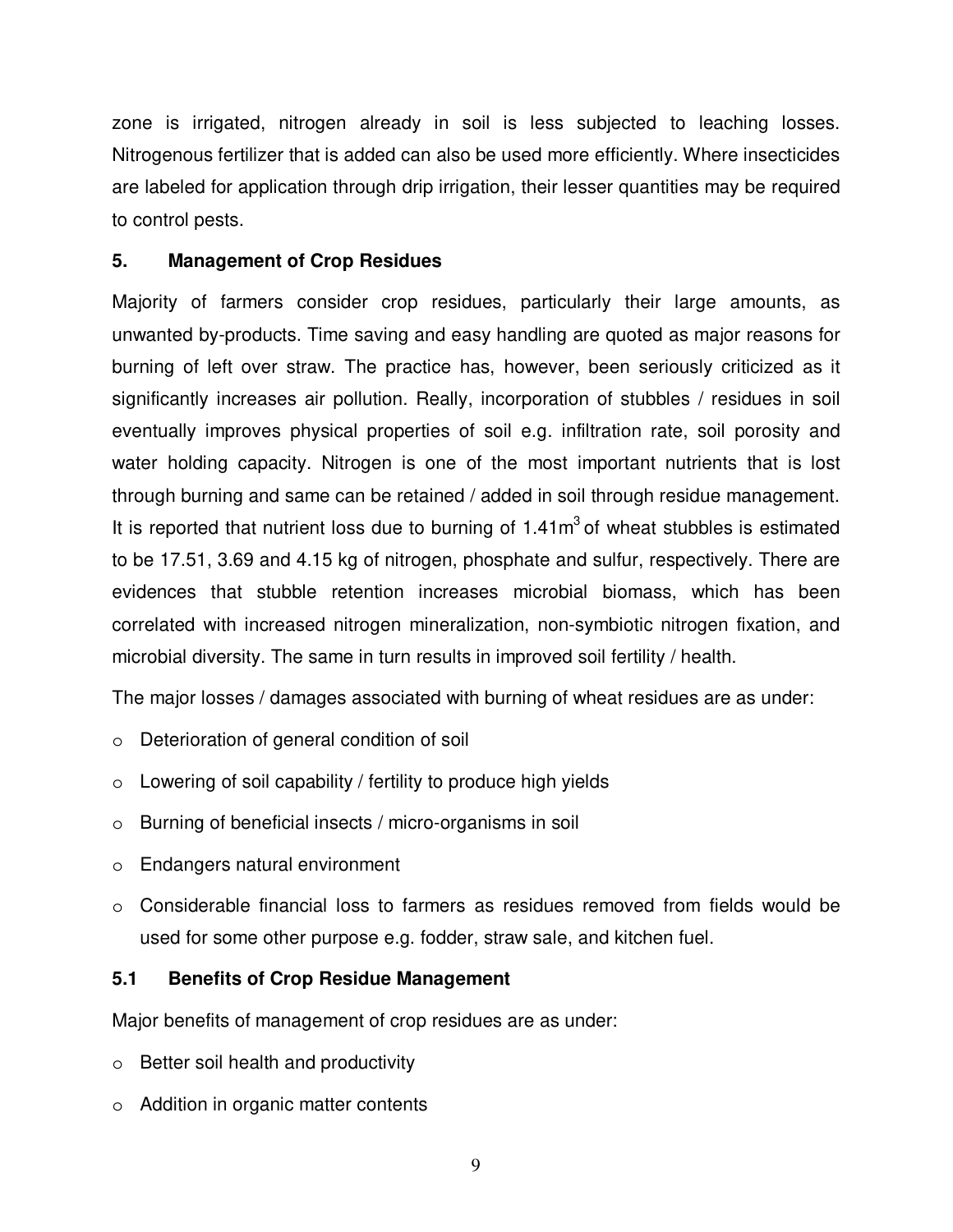- o Enhances infiltration rate
- o Improves water and nutrients use efficiency
- o Accelerates microbial activity
- o Lowers weeds infestation
- o Increases yield by 15-20 percent
- o Reduces environmental pollution
- o Removal of residues can provide additional income from grain recovery and straw sale and also dry feed for livestock.

### **6. Economics of Conservation Agriculture**

CA is an essential part of profitable / successful agriculture. Growing crops represents a significant cost. This cost is affected by the choice of crops and how it is produced, harvested and by other factors. Sorrenson and Montoya, (1989) have narrated potential benefits to application of Residue-Based Zero Tillage Systems as.

- o *Cost of erosion:* Considering losses of soil of 10 t/ha/year on the 6 million ha and the value of the macronutrients.
- o *Reduction in cost of fertilizers:* The savings by applying less phosphorus in zero tillage systems.
- o *Elimination of costs of replanting:* Saving costs of replanting after erosion.
- o *Savings in herbicides:* The potential saving by planting black oats followed by soybean for weed suppression could be greater than US\$5.7 million.
- o *Savings in fuel:* The estimated reduction in costs of fuel required for soil preparation was greater than US\$1.9 million in 1984.
- o *Costs of physical conservation works:* The savings on constructing and maintaining terraces could reach US\$1.2 million. The value of the added production resulting from more land being available because of the reduction in the number of terraces needed, is estimated at approximately US\$3.2 million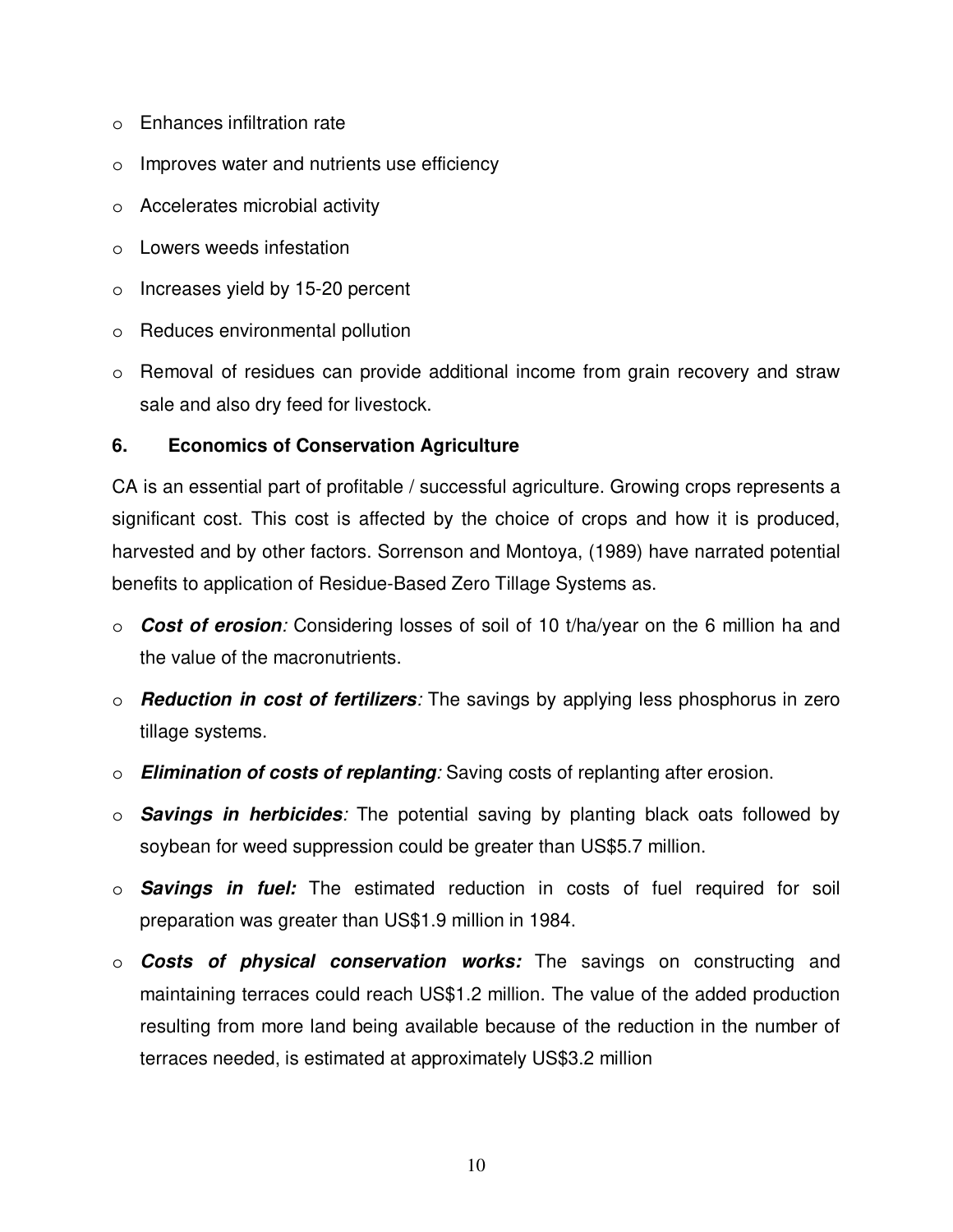- o *Increase in production:* The value of additional production was estimated at a minimum of US\$5.7 million in 1984 on the basis of the differences in crops' productivity between direct drilling and conventional cultivation observed in the experiments at IAPAR.
- o *Externalities:* Eroded soil coming from cropped areas tends to sediment rivers, roads, etc. and increase water pollution.
- o *Analysis of cost-benefit ratio of soil conservation:* Investments of US\$19 million/year would provide a return of 20 percent per year with the widespread adoption of adequate practices (particularly zero tillage and crop rotations) over a time period of 20 years.

A perusal of Table-2 illustrates benefits of ZT in rice crop over conventional puddled rice. The findings of experiments carried out at farmer's field by ICAR-RCER, Patna suggest that despite an additional cash expenditure of Rs.3000 in weeding operations, ZT technology has proved more remunerative to farmers. The same trend can be observed in wheat crop too, and overall benefits accrued due to adoption of ZT technology over conventional methods was a handsome amount of Rs. 6617 per hectare (Table-3).

| Table 2: Zero tillage and puddled broadcasted sowing in rice under heavy soils, |  |  |  |
|---------------------------------------------------------------------------------|--|--|--|
| Patna 2003, (Bihar)                                                             |  |  |  |

| <b>Resource</b>                                                           | Benefits Rs. / ha over conventional<br>method (Puddled Transplanted) |                            |  |  |  |
|---------------------------------------------------------------------------|----------------------------------------------------------------------|----------------------------|--|--|--|
|                                                                           | <b>ZT</b>                                                            | <b>Puddled broadcasted</b> |  |  |  |
| Saving in nursery raising                                                 | 1140                                                                 | 1140                       |  |  |  |
| Saving in land preparation puddling,                                      | 2850                                                                 | 00                         |  |  |  |
| bund making and nursery uprooting                                         |                                                                      |                            |  |  |  |
| Saving in rice planting / sowing                                          | 1200                                                                 | 1800                       |  |  |  |
| Saving in weeding                                                         | (-) 3000                                                             | 00                         |  |  |  |
| Increase income due to additional                                         | 2000 (4q/                                                            | 1000 (2q / ha)             |  |  |  |
| yield                                                                     | ha)                                                                  |                            |  |  |  |
| Total gains                                                               | 4190                                                                 | 3940                       |  |  |  |
| Source: Annual report (2003-04) of NATP on Accelerating the adoption of   |                                                                      |                            |  |  |  |
| RCTs for farm level impact on sustainability of Rice-Wheat systems of the |                                                                      |                            |  |  |  |
| Indo-gangetic plains. Submitted to ICAR RCER, Patna, pp.1-11.             |                                                                      |                            |  |  |  |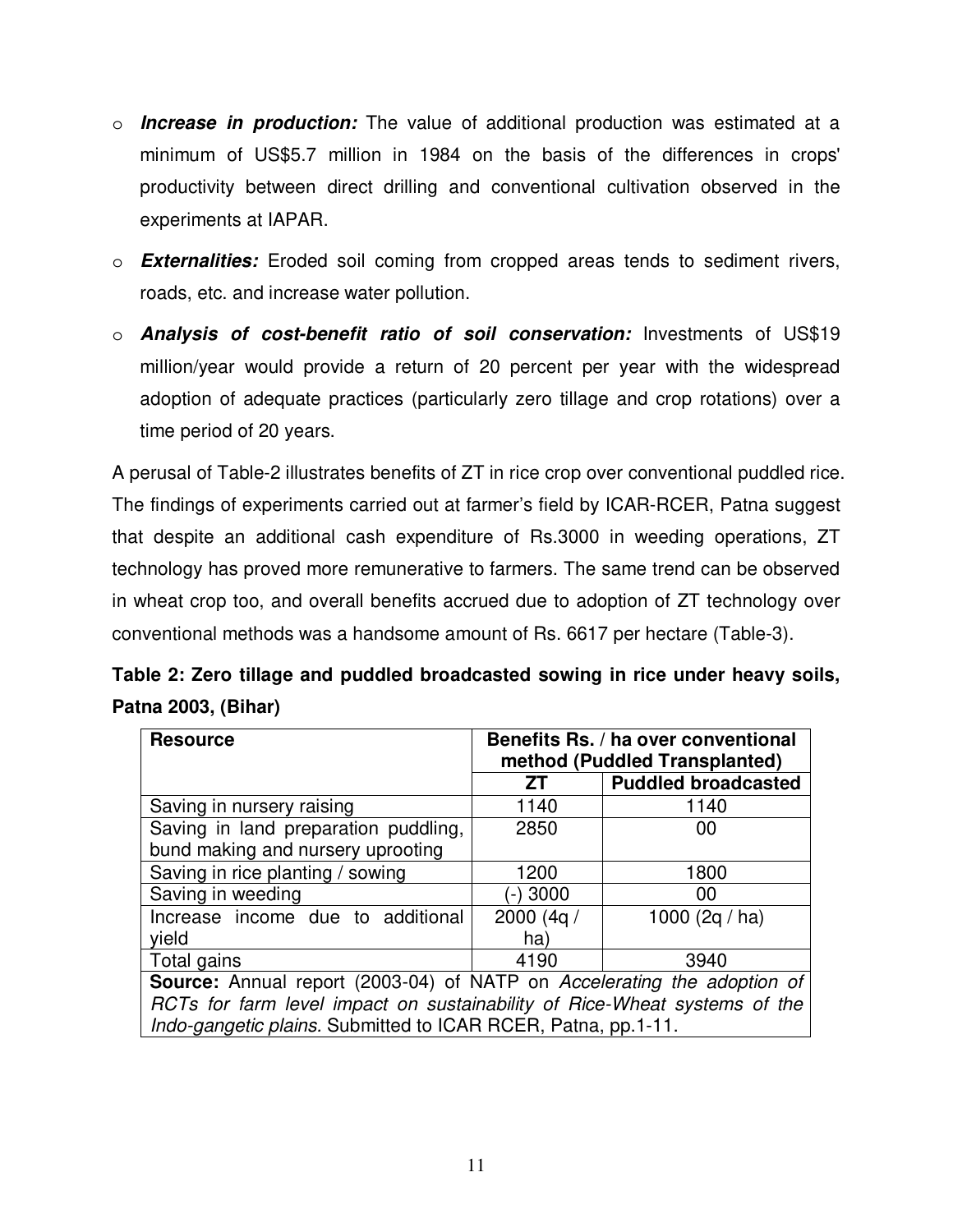## **Table 3: Salient features of zero tillage sowing in wheat under heavy soils, Patna**

**(Bihar)** 

| SI.<br>No.                                                                | <b>Resource</b>                                               | <b>Benefits rates over</b><br>conventionally sown<br>(Rs./ha) |  |  |  |
|---------------------------------------------------------------------------|---------------------------------------------------------------|---------------------------------------------------------------|--|--|--|
| 1.                                                                        | Land preparation cost including sowing                        | 1200                                                          |  |  |  |
| 2.                                                                        | Saving in Seed                                                | 200 (20 kg/ha)                                                |  |  |  |
| 3.                                                                        | Saving in 1 <sup>st</sup> irrigation                          | 267 (12 lit/ha)                                               |  |  |  |
| 4.                                                                        | Saving in weeding                                             | 200                                                           |  |  |  |
| 5.                                                                        | Increase income due to additional yield                       | 4950 (8q/ha)                                                  |  |  |  |
| 6.                                                                        | Total gains                                                   | 6617                                                          |  |  |  |
| Source: Annual report (2003-04) of NATP on Accelerating the adoption of   |                                                               |                                                               |  |  |  |
| RCTs for farm level impact on sustainability of Rice-Wheat systems of the |                                                               |                                                               |  |  |  |
|                                                                           | Indo-gangetic plains. Submitted to ICAR RCER, Patna, pp.1-11. |                                                               |  |  |  |

**Table 4: Pros and cons of zero tillage, surface seeding and conventional sowing in wheat under heavy soils, Patna, 2003 (Bihar)** 

| <b>Features</b>                                                                | Zero tillage | <b>Surface</b> | <b>Conventional</b> |  |  |  |
|--------------------------------------------------------------------------------|--------------|----------------|---------------------|--|--|--|
|                                                                                |              | seeding        | sowing              |  |  |  |
| Land preparation cost included                                                 | 240          |                | 800                 |  |  |  |
| sowing (Rs./acre)                                                              |              |                |                     |  |  |  |
| Cost of diesel (Rs./acre)                                                      | 60           |                | 300                 |  |  |  |
| Seed rate (kg / acre)                                                          | 50           | 64             | 60                  |  |  |  |
| Advancing sowing<br>date<br>over                                               | $10 - 12$    | $15 - 22$      |                     |  |  |  |
| conventional (days)                                                            |              |                |                     |  |  |  |
| <b>Source:</b> Annual report (2003-04) of NATP on Accelerating the adoption of |              |                |                     |  |  |  |
| RCTs for farm level impact on sustainability of Rice-Wheat systems of the      |              |                |                     |  |  |  |
| Indo-gangetic plains. Submitted to ICAR RCER, Patna, pp.1-11.                  |              |                |                     |  |  |  |

Table-4, compares three different technologies for planting wheat in plains of Bihar, a perusal of this table shows, savings in land preparation (Rs.560 per acre), saving in cost of diesel (Rs. 240 per acre), seed rate reduced by almost 10 kg/acre, and due to ZT technology, timely sowing of wheat could be possible, as the sowing date was advanced by almost 10-22 days by adopting CA techniques (ZT and SS). It was also observed by researchers that wheat yields using ZT technology was most remunerative when it was planted between Nov  $30<sup>th</sup>$  to Dec  $7<sup>th</sup>$  and yield per ha gradually declines as planting dates are advanced (Table-5). This establishes thinking that ZT technology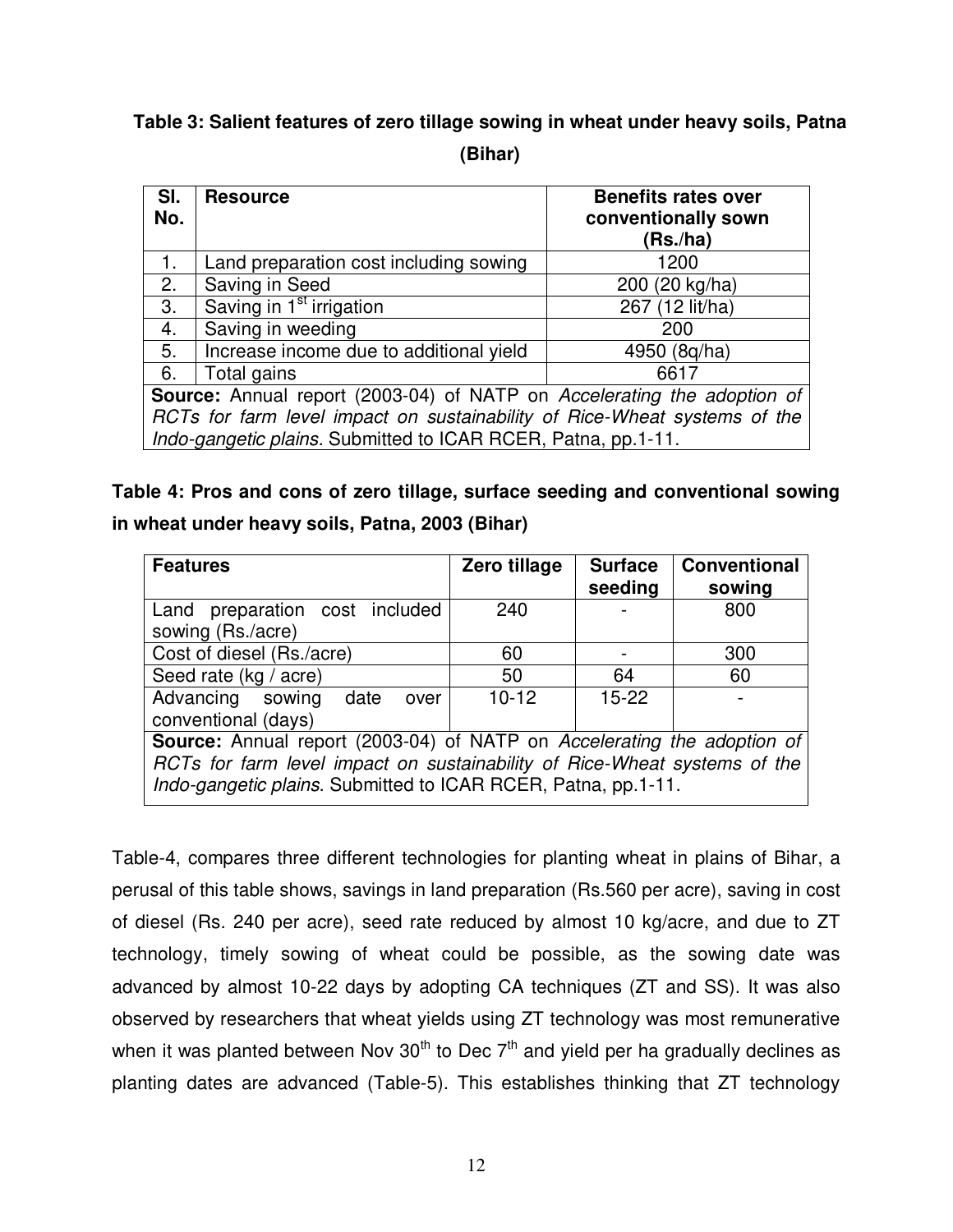helps in timely planting of Rabi crops (a non-monetary input) resulting in much higher yield and thereby ensuring higher returns to the farmers (monetary gains). In this way economics of wheat cultivation and rice establishment can be understand through the perusal of table 6 & 7, respectively.

| Table 5: Wheat yield under Zero tillage at various sowing dates, Patna, 2002 |  |
|------------------------------------------------------------------------------|--|
| (Bihar)                                                                      |  |

| Sowing date                                                                                                                                | No. of<br>villages | No. of<br><b>Sites</b> | <b>Yield range</b> |      | <b>Mean</b><br>yield |  |
|--------------------------------------------------------------------------------------------------------------------------------------------|--------------------|------------------------|--------------------|------|----------------------|--|
|                                                                                                                                            |                    |                        | Min.               | Max. | (q/ha)               |  |
| Nov., 30-Dec<br>07                                                                                                                         | 6                  | 16                     | 33.5               | 58.2 | 53.1                 |  |
| Dec., 08-15                                                                                                                                | 9                  | 17                     | 25.2               | 55.4 | 49.2                 |  |
| Dec., 16-23                                                                                                                                | 16                 | 68                     | 20.8               | 51.1 | 44.2                 |  |
| Dec., 24-31                                                                                                                                | 8                  | 20                     | 18.4               | 49.0 | 36.3                 |  |
| Jan 01-08                                                                                                                                  | 2                  | 12                     | 14.3               | 33.4 | 24.3                 |  |
| Jan 09-16                                                                                                                                  |                    | 6                      | 11.2               | 17.4 | 14.5                 |  |
| <b>Source:</b> Annual report (2003-04) of NATP on Accelerating the adoption of                                                             |                    |                        |                    |      |                      |  |
| RCTs for farm level impact on sustainability of Rice-Wheat systems of the<br>Indo-gangetic plains. Submitted to ICAR RCER, Patna, pp.1-11. |                    |                        |                    |      |                      |  |

| Table 6: Economics of Wheat Cultivation, Patna District (Bihar) India. 2003 (Rs. / acre) |  |  |  |
|------------------------------------------------------------------------------------------|--|--|--|
|                                                                                          |  |  |  |

| <b>Particular</b>                                                                                                                          | Range (in Rs.) | <b>Mean</b> |  |  |  |
|--------------------------------------------------------------------------------------------------------------------------------------------|----------------|-------------|--|--|--|
| Zero tillage                                                                                                                               |                |             |  |  |  |
| Investment                                                                                                                                 | 2015-5152      | 4546        |  |  |  |
| Return                                                                                                                                     | 3267-15200     | 7956        |  |  |  |
| Profit / loss                                                                                                                              | 1062-11800     | 4522        |  |  |  |
| Conventional tillage                                                                                                                       |                |             |  |  |  |
| Investment                                                                                                                                 | 1545-5951      | 3792        |  |  |  |
| 2015-8550<br>4920<br>Return                                                                                                                |                |             |  |  |  |
| Profit / loss                                                                                                                              | $-1136 - 4998$ | 1139        |  |  |  |
| Source: Annual report (2003-04) of NATP on Accelerating the adoption of                                                                    |                |             |  |  |  |
| RCTs for farm level impact on sustainability of Rice-Wheat systems of the<br>Indo-gangetic plains. Submitted to ICAR RCER, Patna, pp.1-11. |                |             |  |  |  |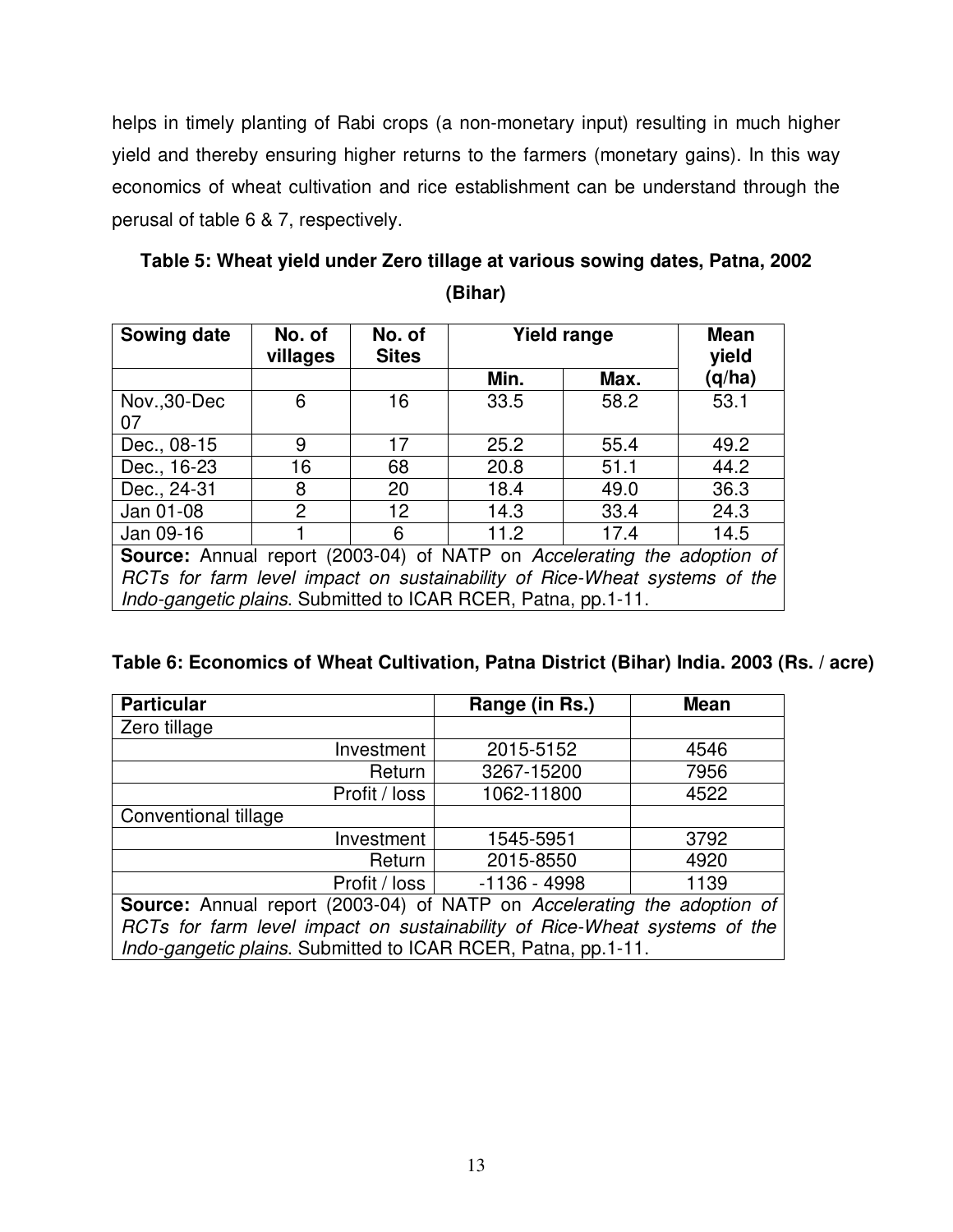| SI.                                                                                                                                                                                                                          | Particular                            | <b>ZT</b> | <b>Direct</b> | Conventional |
|------------------------------------------------------------------------------------------------------------------------------------------------------------------------------------------------------------------------------|---------------------------------------|-----------|---------------|--------------|
| No.                                                                                                                                                                                                                          |                                       |           | sowing        |              |
| 1.                                                                                                                                                                                                                           | Land preparation                      |           | 800           | 800          |
| 2.                                                                                                                                                                                                                           | Nursery raising                       |           |               | 1600         |
| 3.                                                                                                                                                                                                                           | Puddling                              |           | 2000          | 2000         |
| 4.                                                                                                                                                                                                                           | Bund making                           |           | 800           | 800          |
| 5.                                                                                                                                                                                                                           | Rice planting / sowing                | 700       | 200           | 600          |
| 6.                                                                                                                                                                                                                           | Weeding pre planting / sowing         | 800       | 00            | 00           |
| 7 <sub>1</sub>                                                                                                                                                                                                               | Weeding<br>planting<br>post<br>sowing | 500       | 500           | 500          |
|                                                                                                                                                                                                                              | Total                                 | 2000      | 4300          | 6300         |
|                                                                                                                                                                                                                              | Saving over conventional method       | 4300      | 2000          |              |
| <b>Source:</b> Annual report (2003-04) of NATP on Accelerating the adoption of<br>RCTs for farm level impact on sustainability of Rice-Wheat systems of the<br>Indo-gangetic plains. Submitted to ICAR RCER, Patna, pp.1-11. |                                       |           |               |              |

**Table 7: Economics of Rice establishment (Rs. / ha), Patna (2002), Bihar** 

#### **7. Transition to Conservation Agriculture Will Not Be Easy**

Conservation agriculture offers an opportunity and a mission to move into next phase in Indian agriculture in specific context. It is a challenge for all stakeholders, scientific community, farmers, extension agencies and industry to understand opportunities, and calls for strategies different from those we have adopted over past decades in conventional agriculture. The biggest challenge is to overcome past mindset according to which agriculture is nearly synonymous with practice of cultivating soil. CA paradigm will call for an innovation systems perspective to deal with diverse, flexible and contextspecific needs of technologies and their management for specific locations. An innovation systems perspective involves understanding of organizations and individuals responsible for generation, diffusion, adaptation, use of knowledge of socio-economic significance and institutional context that governs the way these interactions and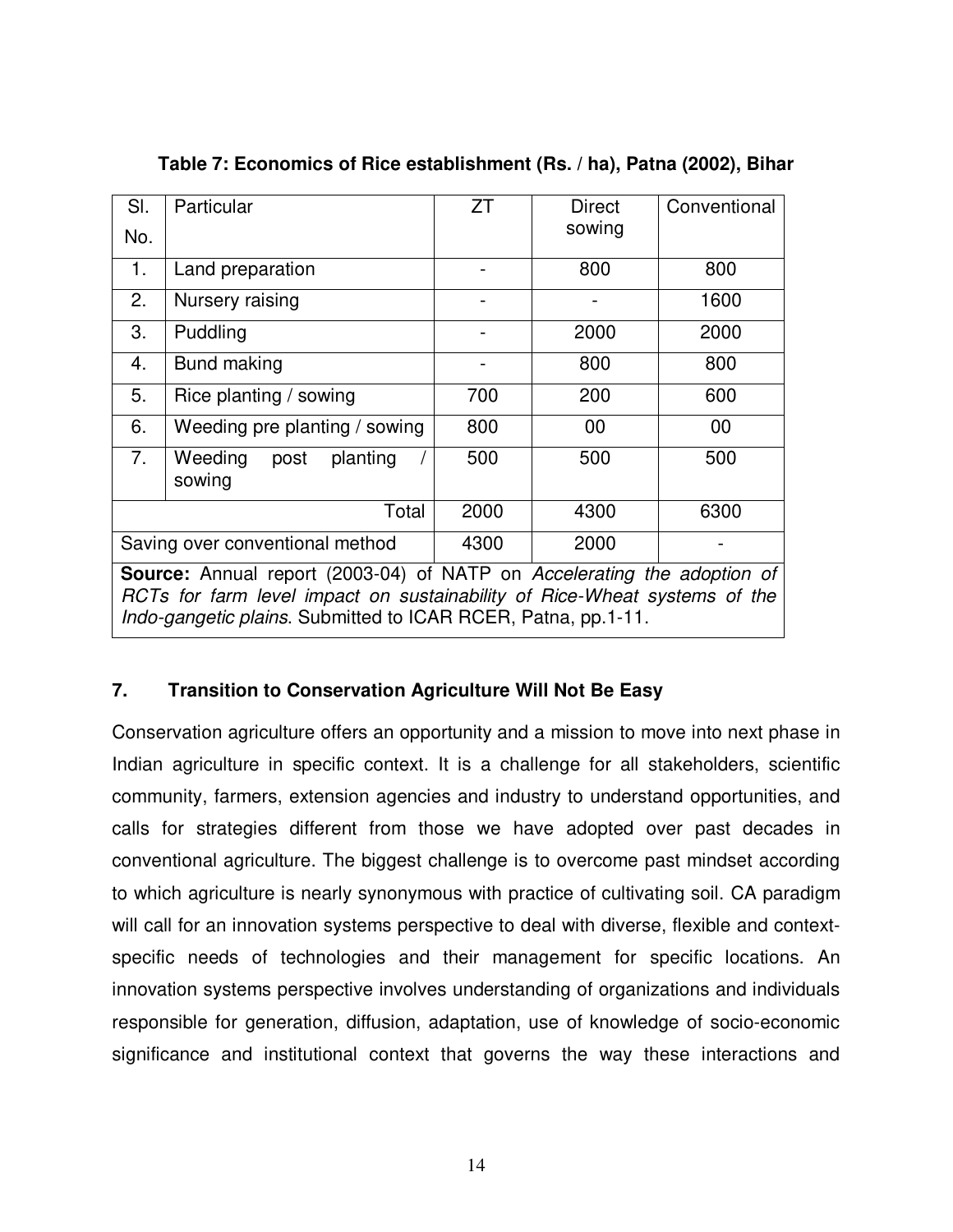processes take place. Research and development for CA thus will need innovative features to address challenges.

#### *7.1 Technological challenges*

CA / RCT system constitutes a major departure from past ways of doing things. This implies that whole range of practices, including planting and harvesting, water and nutrient management, disease and pest control, etc. need to be evolved, evaluated and matched in context of new systems. The key challenge relates to development, standardization and adoption of farm machinery for seeding with minimum soil disturbance; developing crop harvesting and management systems with residues maintained on soil surface and developing and continuously improving site specific crops, soil and pest management strategies that will optimize benefits from the new systems.

# *7.2 Technology adoption*

Strategies to promote RCT will call for moving away from conventional compartmentalized and hierarchical arrangements of research that generates and perfects technologies, extension that delivers it and farmers who passively adopt it. There will be need to bring all involved stakeholders on a common platform to conceive end-to-end strategies. Institutionalizing role of research, extension and farmers in such a way that partnership among these stakeholders is strengthened right from beginning, and also enabling a sense of ownership among them.

# *7.3 Long-term perspective*

CA practices, e.g. no tillage and surface-managed crop residues set in processes which initiate changes in soil physical, chemical and biological properties, which in turn affect crop yields. Understanding dynamics of these changes and interactions among physical, chemical and biological phases is basic to developing improved soil-water and nutrient management strategies. Similarly, understanding dynamics of qualitative and quantitative changes in soil biodiversity, disease causing organisms, including weeds in relation to altered management practices is fundamental to evolving control measures with minimum use of environmentally harmful chemicals.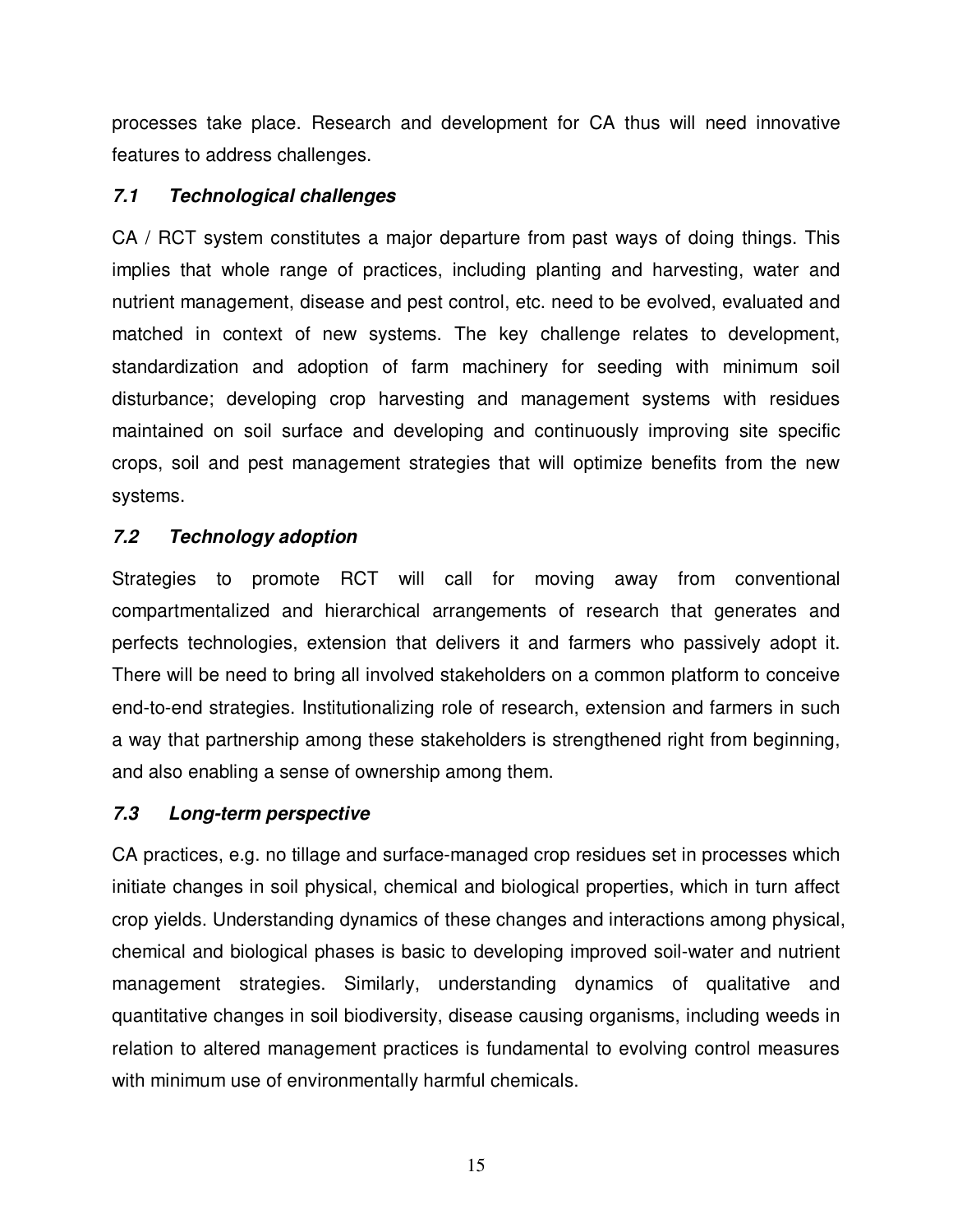#### *7.4 Site specificity*

Adaptive strategies for CA will be highly site-specific, yet learning across sites will be a powerful way in understanding why certain technologies or practices are effective in a set of situations and not effective in another set. This learning process will accelerate building a knowledge base for sustainable resource management. Developing and promoting a networking to share information amongst farmers, scientists and other stakeholders would be critical in advancing spread and continued up-gradation of CA/RCT systems. Understanding the diversity and context-specific nature of processes would be important in learning and changing for better. CA implies a radical change from traditional agriculture. There is need for policy analysis to understand how conservation technologies integrate with other technologies, policy instruments and institutional arrangements that promote or deter CA. Accelerated development and adoption of CA technologies will call for greatly strengthened monitoring and evaluation along with policy research. Understanding constraints in adoption and putting in place appropriate incentives for adopting CA systems will be important.

#### **Conclusions**

Conservation agriculture / RCT offer a new paradigm for agricultural research and development different from earlier one, which mainly aimed at achieving specific food grains production targets. A shift in paradigm has become a necessity in view of widespread problems of resource degradation, which accompanied past strategies to enhance production with little concern for resource integrity. Integrating concerns of productivity, resource conservation and quality and environment is now fundamental to sustained productivity growth. Developing and promoting CA systems will be highly demanding in terms of knowledge base. This will call for greatly enhanced capacity of scientists to address problems from a systems perspective; be able to work in close partnerships with farmers and other stakeholders and strengthened knowledge and information-sharing mechanisms. CA offers an opportunity for arresting and reversing downward spiral of resource degradation, decreasing cultivation costs and making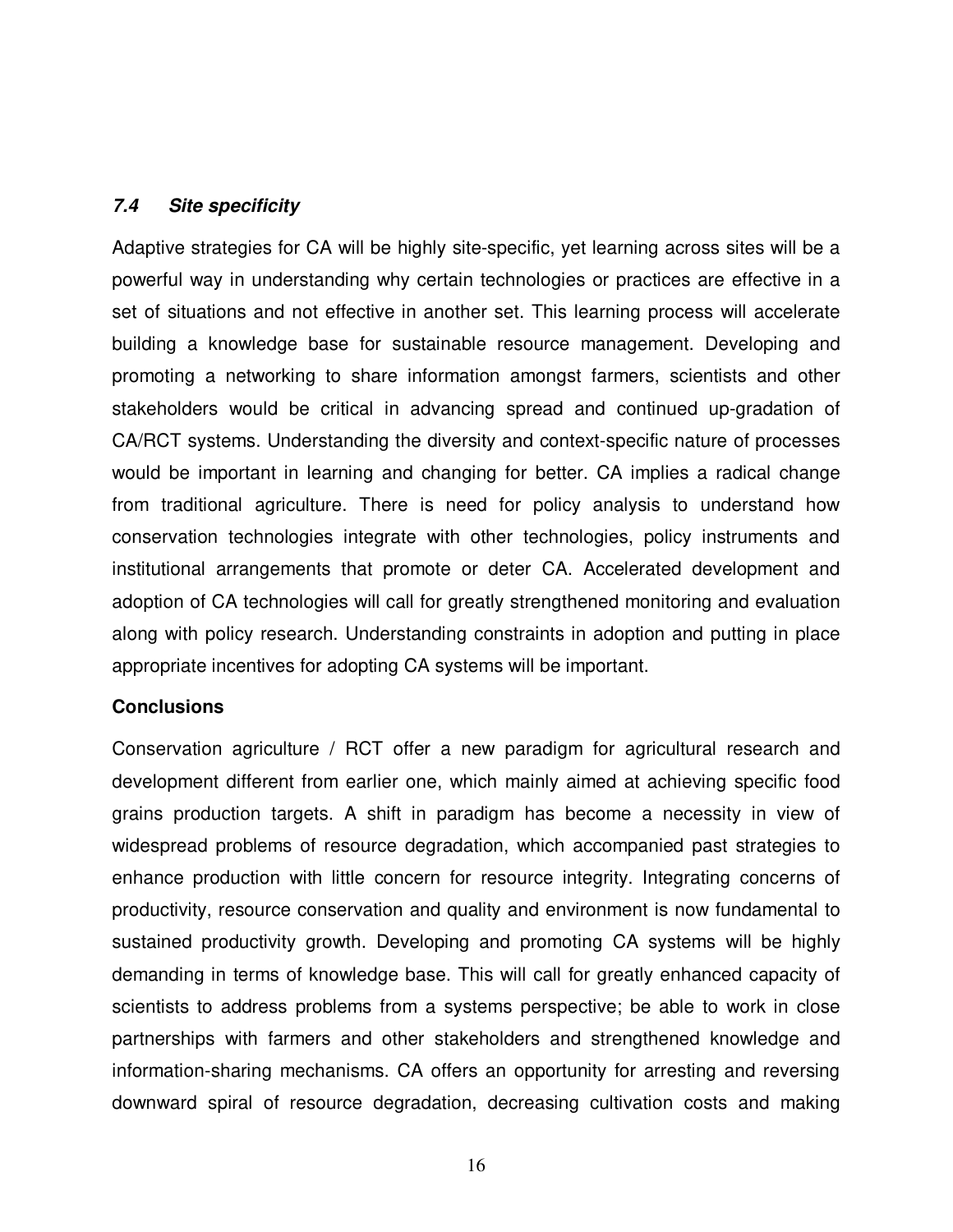agriculture more resource-use-efficient, competitive and sustainable. 'Conserving resources-enhancing productivity' has to be new mission.

- o Availability of machinery / equipment for promotion of resource conservation technologies is a prerequisite for achieving targets of agricultural production. Availability of implement at economical cost is major constraint in promotion of bed planting of crops. Likewise, machinery is not available for crop residue management that is impeding acceleration of this practice.
- o Organizing farmers' days, holding of field demonstrations, cross-farm visits of extension experts and effective use of mass media i.e. print and electronic media for transfer of technology may play a major role in promotion of resource conservation technologies amongst farming community.
- o Capacity building of farmers to acquire, test and adopt technologies through participatory approach will enable them to seek resource conservation technologies for their farms and thus they can reduce their production cost and combat production constraints.
- o Improvement in coordination among various stakeholders (research, extension service, farmers, service providers, agricultural machinery manufacturers, etc.) for transfer of technologies will play a pivotal role in accelerating adoption of new interventions.

#### **References:**

- Bhatt, B.P.; Meena, M.S. and Singh, K.M. (2013). Status and Issues of Agriculture in Eastern India.. In: Souvenir released during Agri-Summit, 2013: A Step Towards Second Green Revolution. Ed: U. Kumar and J. Mukherjee. April 8-9, 2013, at ICAR-RCER, Patna. Pp.13-16.
- Kumar, A. and Singh, K. M. (2012). Role of ICTs in Rural Development with Reference to Changing Climatic Conditions". In: ICTs for Agricultural Development under Changing Climate. Ed.K.M.Singh and M.S. Meena. Narendra Publishing House, New Delhi, pp.83-88
- Malik, R. K. Gupta, R. K. Yadav, A. Sardana, P. K., Punia, S. S, Malik, R. S. Singh, S. and Singh, S. (2005). The socio-economic impact of zero-tillage in rice-wheat cropping system of Indo-Gangetic Plains, Zero Tillage. The voice of Framers, Technical Bulletin No. 9. Directorate of Extension Education, C C S Haryana Agricultural University, Hisar, Haryana, India.